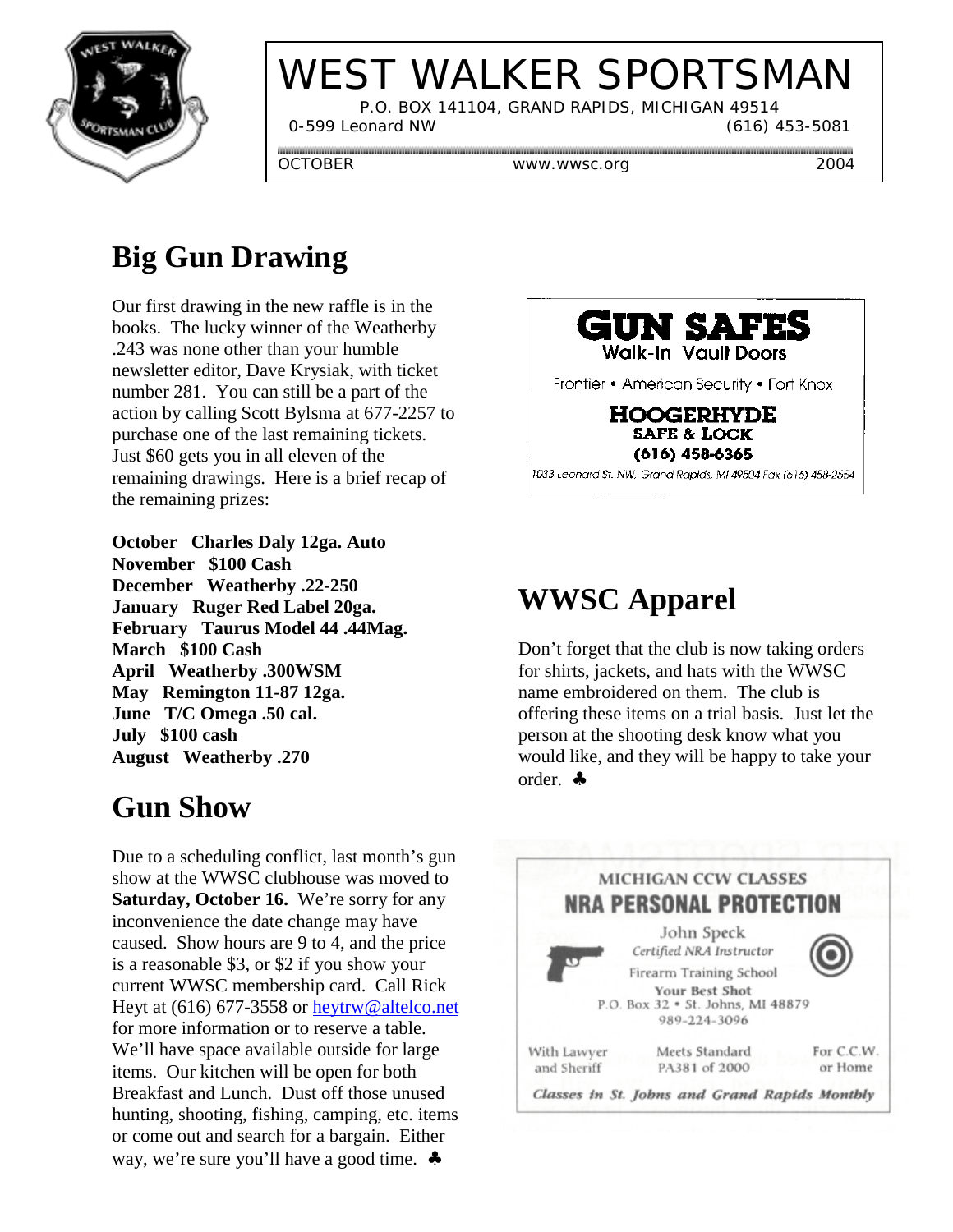#### **Shooting News**

The shooting season has ended for the Silhouetters and the Steel Plate shooters. By all accounts, both venues were kept busy all summer long.

We added Cowboy Action Shooting this year, and we are going to continue on through the fall and winter with the monthly shoots as weather permits. The October match had 22 shooters go to the line. A fine lunch of Polish dogs, chips and slaw was served to all competitors.All you Buckaroos and Buckarettes can mosey on down Sunday, November 7 to sling some more lead. Thereafter, the match date may move from the first Sunday of the month due to popular demand. Watch the website or the newsletter for updates. Call Chuck Tenbrink at 458-6903 for more information.



## **Contact Information**

President, Mark Thue 791-2128

Membership, Rich Vander Meer 453-3255 rlvandermeer@comcast.net

Silhouette, Scott Larabel 791-0081

Steel Plate, Chris Hackett 791-2149

Cowboy, Chuck Tenbrink 458-6903

Newsletter, Dave Krysiak 997-7029

Hall rental, Ed Stone 453-5877



## **Silhouette Match 8/04**

It was an excellent day for shooting at our fifth match of the season. The weather was great, with temperatures well below our average for August. A total of 14 shooters had a lot of fun shooting, keeping the target setters busy pretty much all day.

Some good scores were turned in by a few of the shooters. Gary Peake shot a leg up in Field Pistol PAS with a near perfect score of 39 while Jonathan Reck also shot a leg up in Field Pistol PAS with a score of 32. Bill Clark (as usual) shot another perfect 40 in Small Bore UAS. I've lost count as to how many times he's done that. Congratulations to you guys! Excellent shooting. Don't forget to mark your IHMSA cards!

Once again I would like to thank all of you shooters who came out to shoot. Thanks to Dave and Michelle Krysiak, Chris, Dennis, John Strodbeck, and Dan for their help in running the match and setting targets. Hope to see everyone again at our last match of the season in September.

Scott Larabel Match Director

#### **HUNTING SEASON**

Fall hunting season is upon us. Hunt safely, and take a youngster with you. The future of our sport depends on it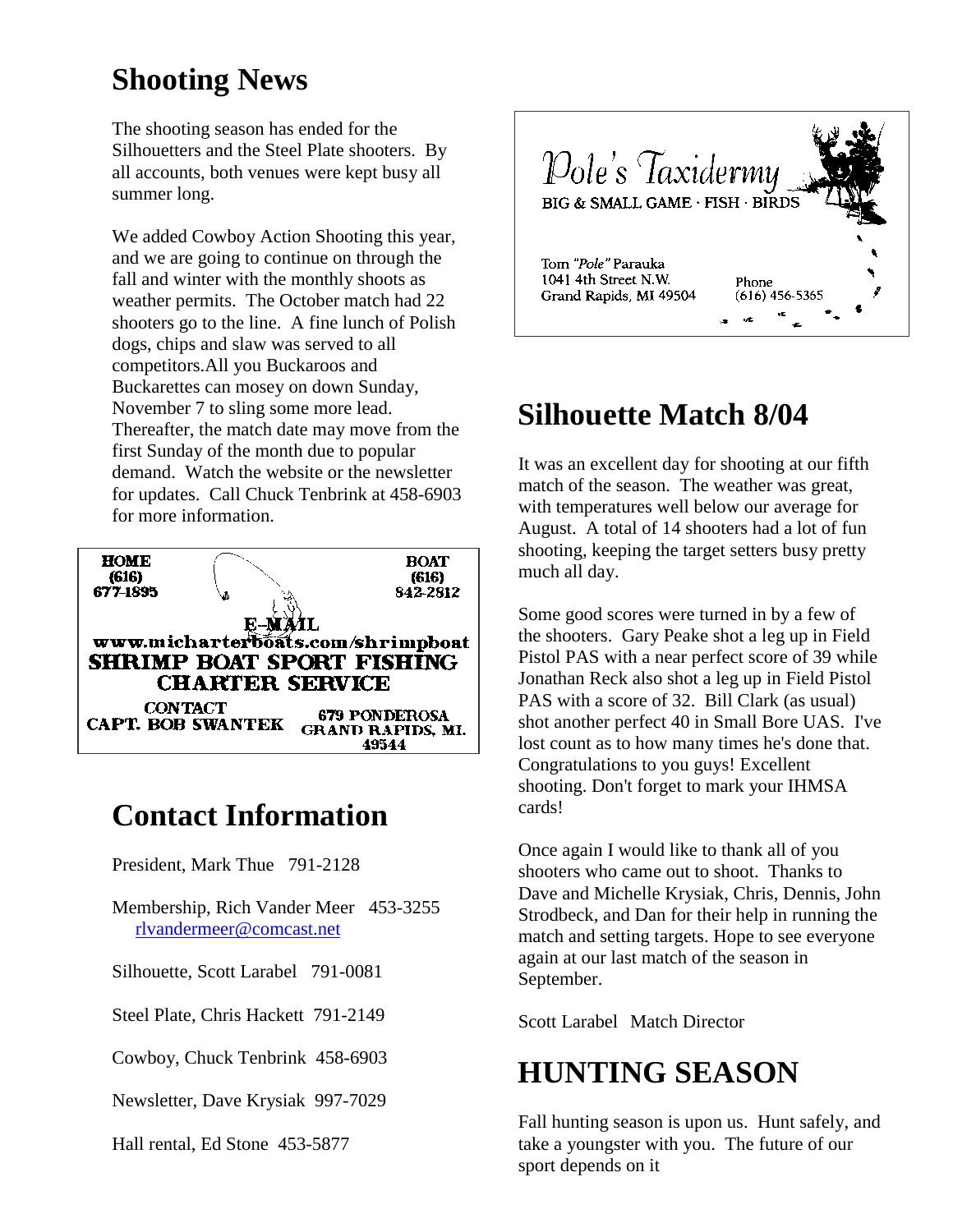|                                                                                                      | <b>Oct</b>                                                       |                                                      |                                                        |                | 2004                                           |              |                                                                                 |
|------------------------------------------------------------------------------------------------------|------------------------------------------------------------------|------------------------------------------------------|--------------------------------------------------------|----------------|------------------------------------------------|--------------|---------------------------------------------------------------------------------|
|                                                                                                      |                                                                  |                                                      |                                                        |                |                                                |              |                                                                                 |
| Sun                                                                                                  | Mon                                                              | Tue                                                  | Wed                                                    |                | Thu                                            | Fri          | Sat                                                                             |
|                                                                                                      |                                                                  |                                                      |                                                        |                |                                                | $\mathbf{1}$ | $\overline{2}$<br>Archery,<br>Trap & Skeet<br>$10$ to $2$                       |
| 3<br>Archery,<br>Trap & Skeet<br>$10$ to $2$                                                         | $\overline{\mathbf{4}}$                                          | 5                                                    | Archery,<br>Trap & Skeet<br>9 to 12 AM<br>6 to 10 PM   | 6              | $\overline{7}$                                 | 8            | 9 <sup>°</sup><br><b>Steel Plate</b><br>Archery,<br>Trap & Skeet<br>$10$ to $2$ |
| 10<br>Archery,<br>Trap & Skeet<br>$10$ to $2$                                                        | 11                                                               | 12<br>7 Yd Range<br><b>Closes 4:30</b>               | Archery,<br>Trap & Skeet<br>9 to 12 AM<br>6 to 10 PM   | 13             | 14<br><b>Charter</b><br><b>Meeting</b><br>7:30 | 15           | 16<br>Archery<br>Trap & Skeet<br>10 to 2<br><b>WWSC Gun</b><br><b>Show 9-4</b>  |
| 17<br>Archery,<br>Trap & Skeet<br>$10$ to $2$                                                        | 18                                                               | 19                                                   | Archery,<br>Trap & Skeet<br>9 to 12 AM<br>6 to 10 PM   | 20             | 21                                             | 22           | 23<br>Archery,<br>Trap, and Skeet<br>$10$ to $2$                                |
| 24<br>Archery,<br>Trap & Skeet<br>$10$ to $2$                                                        | 25<br><b>Charter</b><br>Range<br><b>Closed</b><br>10AM to<br>6PM | 26<br><b>Board</b><br><b>Meeting</b><br>7:00         | Archery<br>Trap & Skeet<br>9 to 12 AM<br>6 to 10 PM    | 27             | 28                                             | 29           | 30<br>Archery,<br>Trap & Skeet<br>$10$ to $2$                                   |
| 31<br>Archery,<br>Trap & Skeet<br>10 to 2                                                            | Nov                                                              | $\overline{2}$                                       | Archery,<br>Trap & Skeet<br>9 to 12 AM<br>6 to 10 PM   | $\overline{3}$ | $\overline{\mathbf{4}}$                        | 5            | 6<br>Archery,<br>Trap & Skeet<br>$10$ to $2$                                    |
| $\overline{7}$<br>Cowboy<br><b>Shoot</b><br>Archery,<br>$T_{\text{ran}}$ $\ell$ $\ell$ $\ell$ $\ell$ | 8                                                                | $\boldsymbol{9}$<br>7 Yd Range<br><b>Closes 4:30</b> | Archery,<br>Trap & Skeet<br>9 to 12 AM<br>$6$ to 10 PM | 10             | 11<br><b>Charter</b><br><b>Meeting</b><br>7:30 | 12           | 13<br>Archery,<br>Trap & Skeet<br>$10$ to $2$                                   |